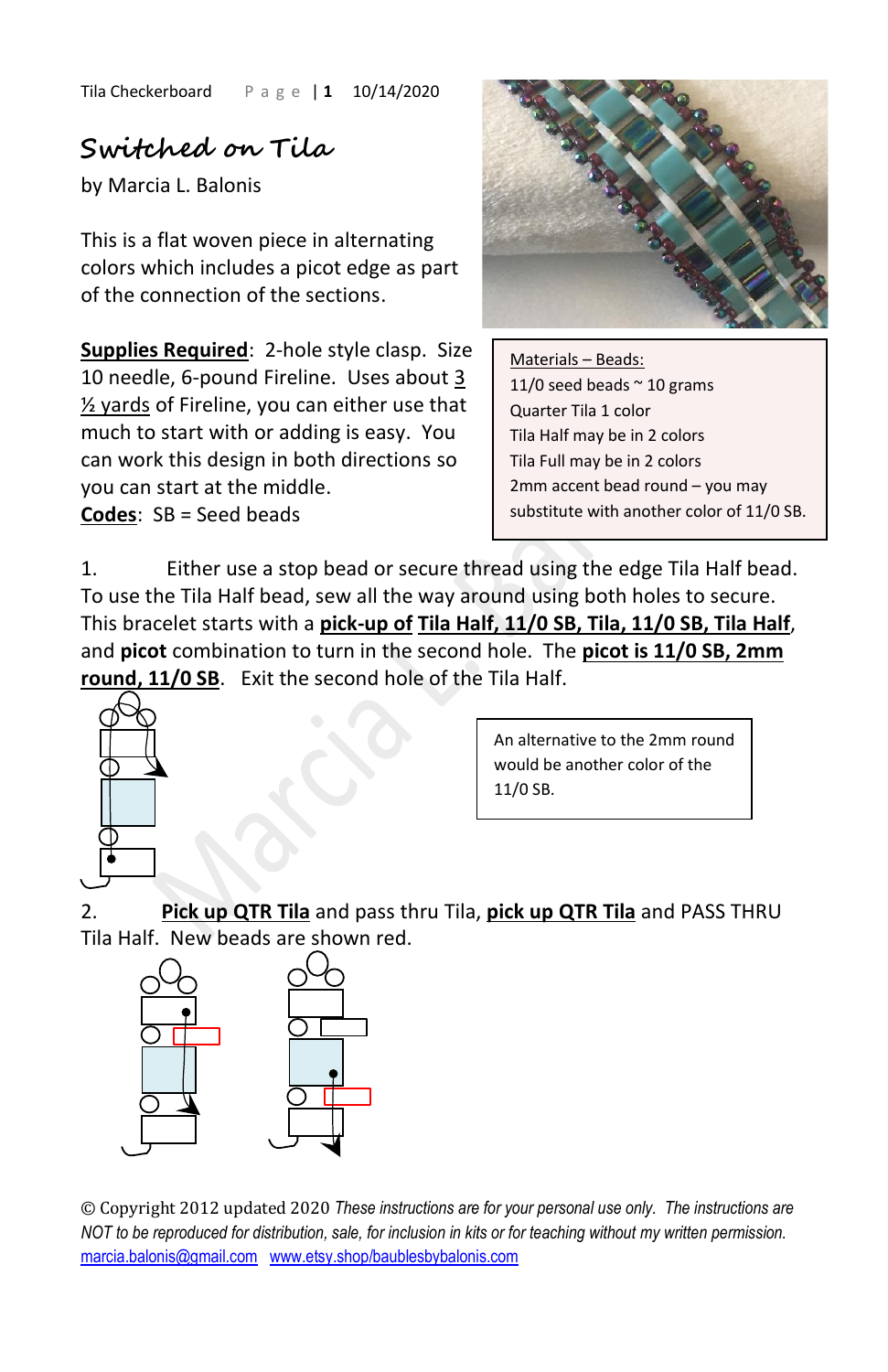Tila Checkerboard P a g e | **2** 10/14/2020

3. At this point you need to add the picot on this edge and travel into position to add the next set of beads. The picot requires a **pick-up of 11/0 SB,**  2mm round, 11/0 SB. New beads are shown in red. Pass thru all beads to exit the opposite edge SB **bolded** in drawing.



4. The next section requires you to **pick up 2mm Round, 11/0 SB, Tila Half**. Pass thru the second hole of the QTR Tila. **PU Tila**. Pass thru the second hole of the QTR Tila. **Pick up Tila Half, 11/0 SB, 2 mm Round.** This connects to the previous picot by passing thru the 11/0 SB and then travels thru all beads to the other side. Almost a 360-degree turn. This piece is constructed with a lot of reinforcement. Exit opposite side picot SB **bolded**.



5. **Pick up a 2mm round and 11/0 SB** and pass thru the Tila Half. Continue to add an QTR Tila between the Tila Half and Tila to the other side. Just as in step 2.



© Copyright 2012 updated 2020 *These instructions are for your personal use only. The instructions are NOT to be reproduced for distribution, sale, for inclusion in kits or for teaching without my written permission.* [marcia.balonis@gmail.com](mailto:marcia.balonis@gmail.com) [www.etsy.shop/baublesbybalonis.com](http://www.etsy.shop/baublesbybalonis.com)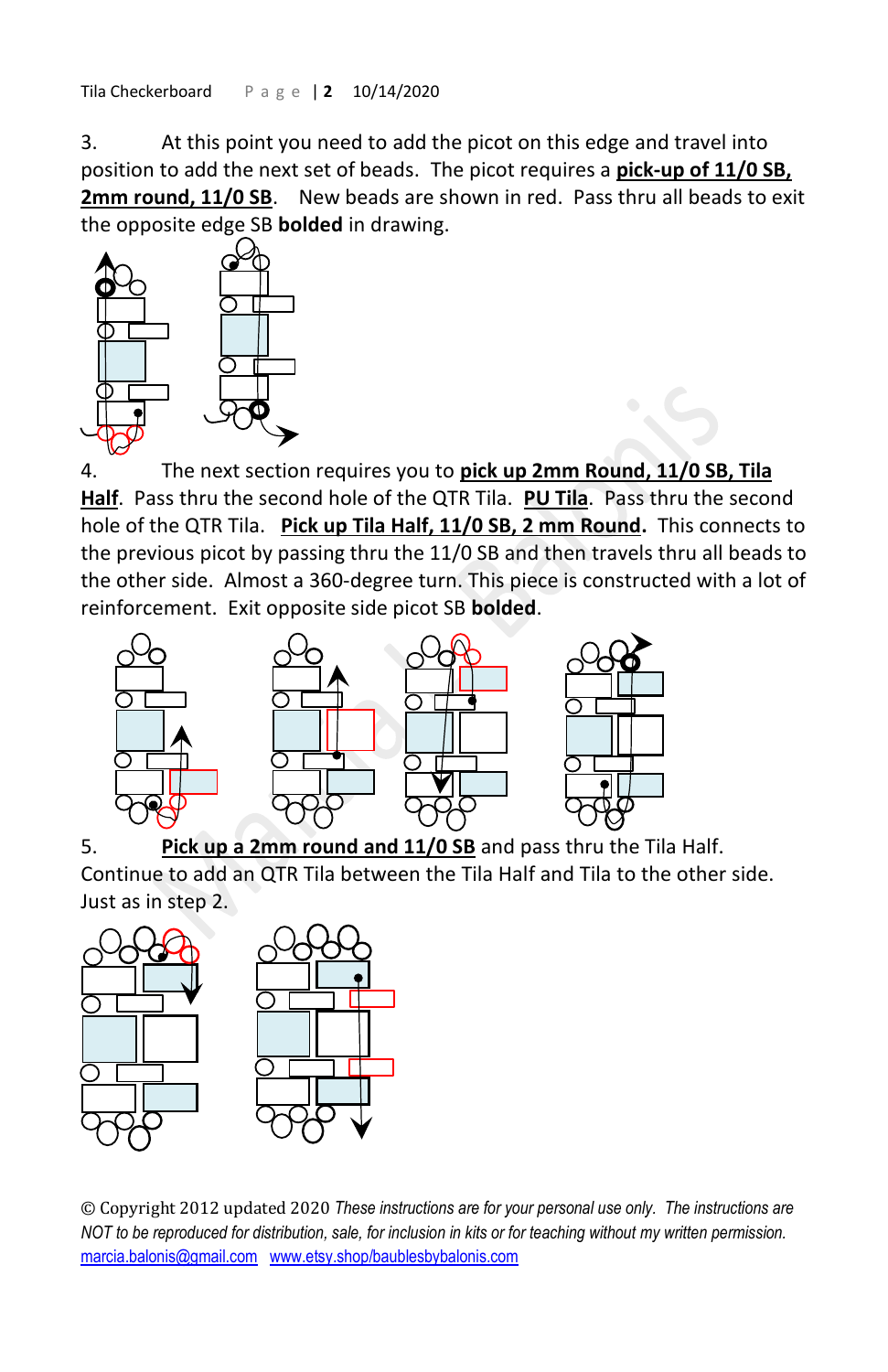Tila Checkerboard P a g e | **3** 10/14/2020

6. Complete the picot on this edge as well with a **pick-up of 11/0 SB and a 2mm round**. Sew all the way around to exit the 11/0 on same side on the outer edge. Another 360 turn.



7. Continue to add to the bracelet one section at a time following steps 4-6. (Condensed below)



8. Add the clasp to edge. Use a two-hole clasp or other multi strand clasp for this design. Check clasps to select one that will work with the seed beads to sew it on. Using 1 or 2 seed beads (shown red) to attach to the ring often helps with alignment to the clasp. Reinforce 3 times.

© Copyright 2012 updated 2020 *These instructions are for your personal use only. The instructions are NOT to be reproduced for distribution, sale, for inclusion in kits or for teaching without my written permission.* [marcia.balonis@gmail.com](mailto:marcia.balonis@gmail.com) [www.etsy.shop/baublesbybalonis.com](http://www.etsy.shop/baublesbybalonis.com)